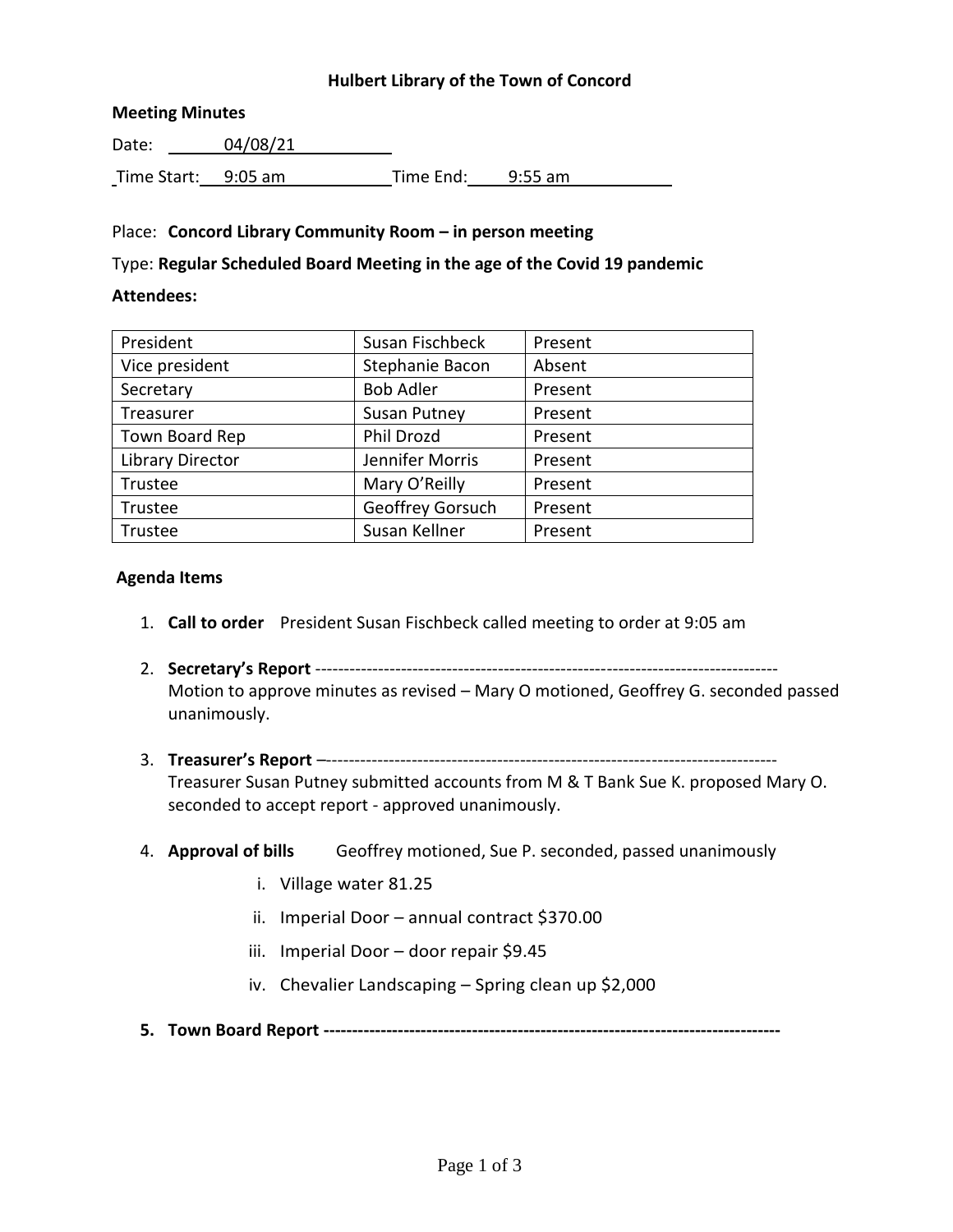- Discussion of planting 4 replacement trees diseased trees were removed by Town personnel since last meeting. Species and possible donation by Schichtels Nursery discussed. Signage regarding smoking on library grounds discussed.
- Heating system required additional pump work after initial repairs.
- **6. Correspondence ------------------------------------------------------------------------------------** A card from a patron appreciating libraries during pandemic received.

## **7. Library Director's Report**

Director's Report attached

# **8. Old Business**

- Further discussion around security cameras and estimates.
- $\bullet$  Building and grounds no report

## **9. New Business**

.

- Discussed groundskeeper health issues may need to explore having to replace groundskeeper – town personnel will help out in meantime.
- Motion to approve NYS Report to Library made by Sue P. seconded Geoffrey passed unanimously with 6 ayes and 0 nayes.
- 10. Next meeting date and time: May 6, 2021 at 9 am
- 11. Adjournment Meeting was adjourned at 9:55 am